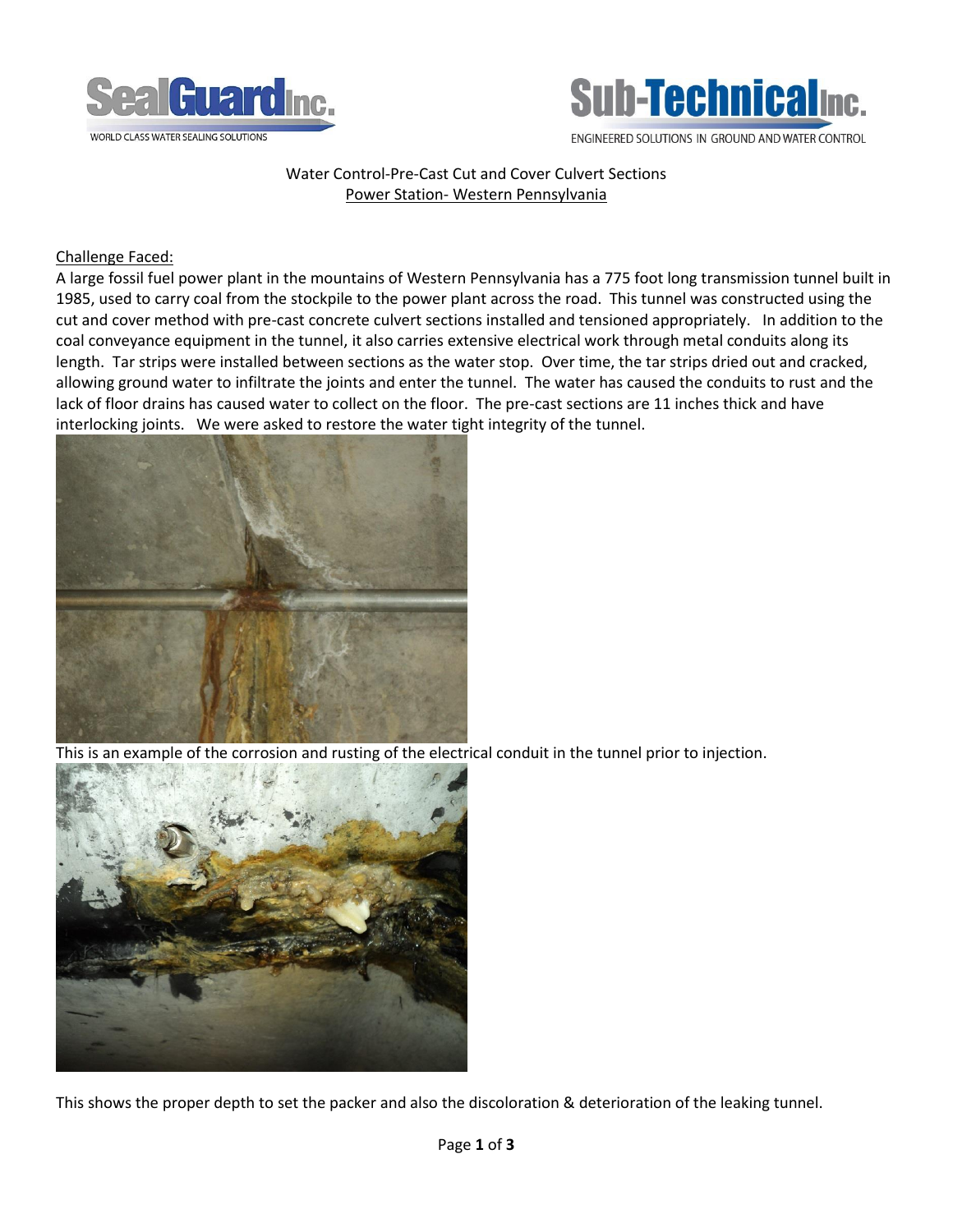## The Project:

While none of the leaks were particularly large by themselves, the length of the tunnel and the number of leaking joints resulted in quite a volume of water ingress. Due to that fact, we elected to use our Hyperflex material, a single component, pre-catalyzed, hydrophobic grout. Its extended reaction time allows it to flow all through the joint prior to reacting, giving the best possible seal. A converted airless paint sprayer and 5/8 inch injection packers were used to install the Hyperflex. The pre-cast sections were full of rebar, which added to the degree of difficulty in drilling holes to set the packers. Rebar, when hit, will stop a drill cold and many times there is no other choice but to start over and drill again. We intersected the joints about 6 inches or so from the face and injected the joint until a show of material was seen at the face of the joint. The tar strip only filled the first three inches or so of the joint so it served nicely to chink the joint and keep the Hyperflex where it belongs. Given the uniformity of the joint we were injecting it was only necessary to drill three holes in each, one in the ceiling and one each in the two walls.



This shows our Sr. project Manager injecting HyperFlex into the joint.